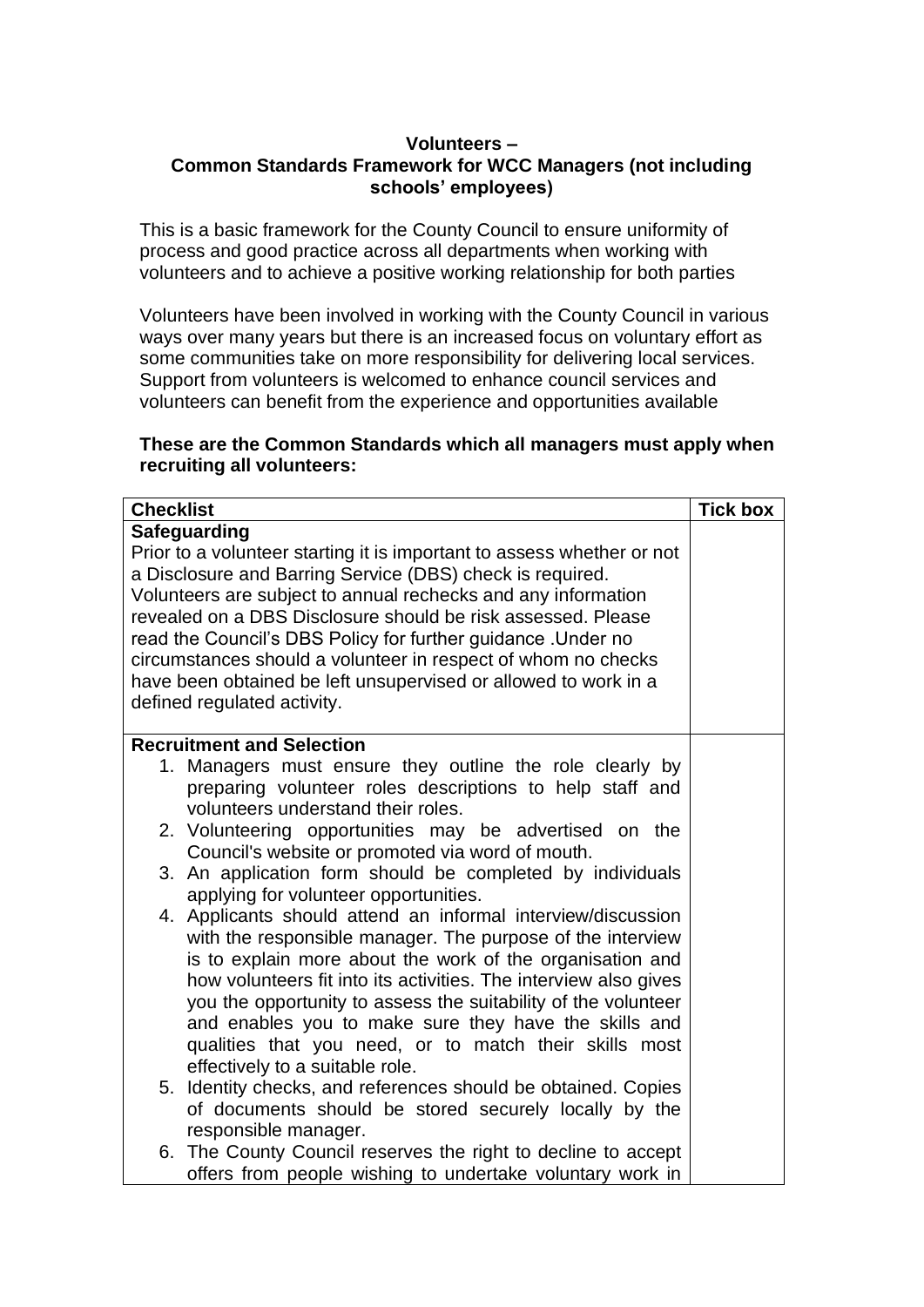| service areas for which it is responsible and to terminate<br>such arrangements.                                                                                                                                                                                                                                                                                                                                                                                                                                                                                                                                                                         |  |
|----------------------------------------------------------------------------------------------------------------------------------------------------------------------------------------------------------------------------------------------------------------------------------------------------------------------------------------------------------------------------------------------------------------------------------------------------------------------------------------------------------------------------------------------------------------------------------------------------------------------------------------------------------|--|
| <b>Supervision</b><br>Volunteers will be appropriately supervised at all times. In the<br>event that volunteers have any complaint they shall be provided<br>with the opportunity to raise the issue(s) concerned with an<br>appropriate manager or supervisor.                                                                                                                                                                                                                                                                                                                                                                                          |  |
| <b>Health &amp; Safety</b><br>The County Council will ensure, so far as is reasonably<br>practicable, the health and safety of those undertaking voluntary<br>work, including the provision of training where appropriate, making<br>volunteers aware of relevant risk assessments and providing any<br>relevant equipment or materials. Volunteers should comply with<br>all related health and safety obligations, local safety rules and<br>codes of safe working practices. Volunteers must disclose any<br>information which pertains to their own health and safety and take<br>reasonable care of their own health and safety and that of others. |  |
| Liability<br>Volunteers will be indemnified against third party claims under the<br>County Council's Public Liability Policy while carrying out their<br>duties. Volunteers using their own transport for fulfilling their role<br>should ensure they are fit to drive and have the appropriate motor<br>insurance which covers use of the vehicle for volunteering<br>purposes                                                                                                                                                                                                                                                                          |  |
| <b>Training</b><br>Volunteers will be provided with any necessary training required to<br>undertake their work competently and safely                                                                                                                                                                                                                                                                                                                                                                                                                                                                                                                    |  |
| <b>Equality &amp; Diversity</b><br>Volunteers will be treated at all times within the County Council's<br>Equality & Diversity policy and are required to follow that policy in<br>undertaking their work. Details of this policy will be drawn to the<br>attention of all volunteers                                                                                                                                                                                                                                                                                                                                                                    |  |
| <b>Personal data</b><br>Volunteers are required to provide such personal data about<br>themselves as are necessary to maintain contact, including name,<br>address and relevant contact details, and other data necessary to<br>safeguarding requirements<br>and<br>other<br>meet<br>reasonable<br>requirements of the County Council. Such data will be stored<br>confidentially and within relevant data protection legislation.                                                                                                                                                                                                                       |  |
| <b>Confidentiality, Data Protection and Privacy</b><br>Volunteers may have access to and handle confidential<br>information relating to individuals, staff, other parties and Council<br>business, during their working. Information must be kept accurate,<br>factually correct and handled correctly and securely. Volunteers                                                                                                                                                                                                                                                                                                                          |  |